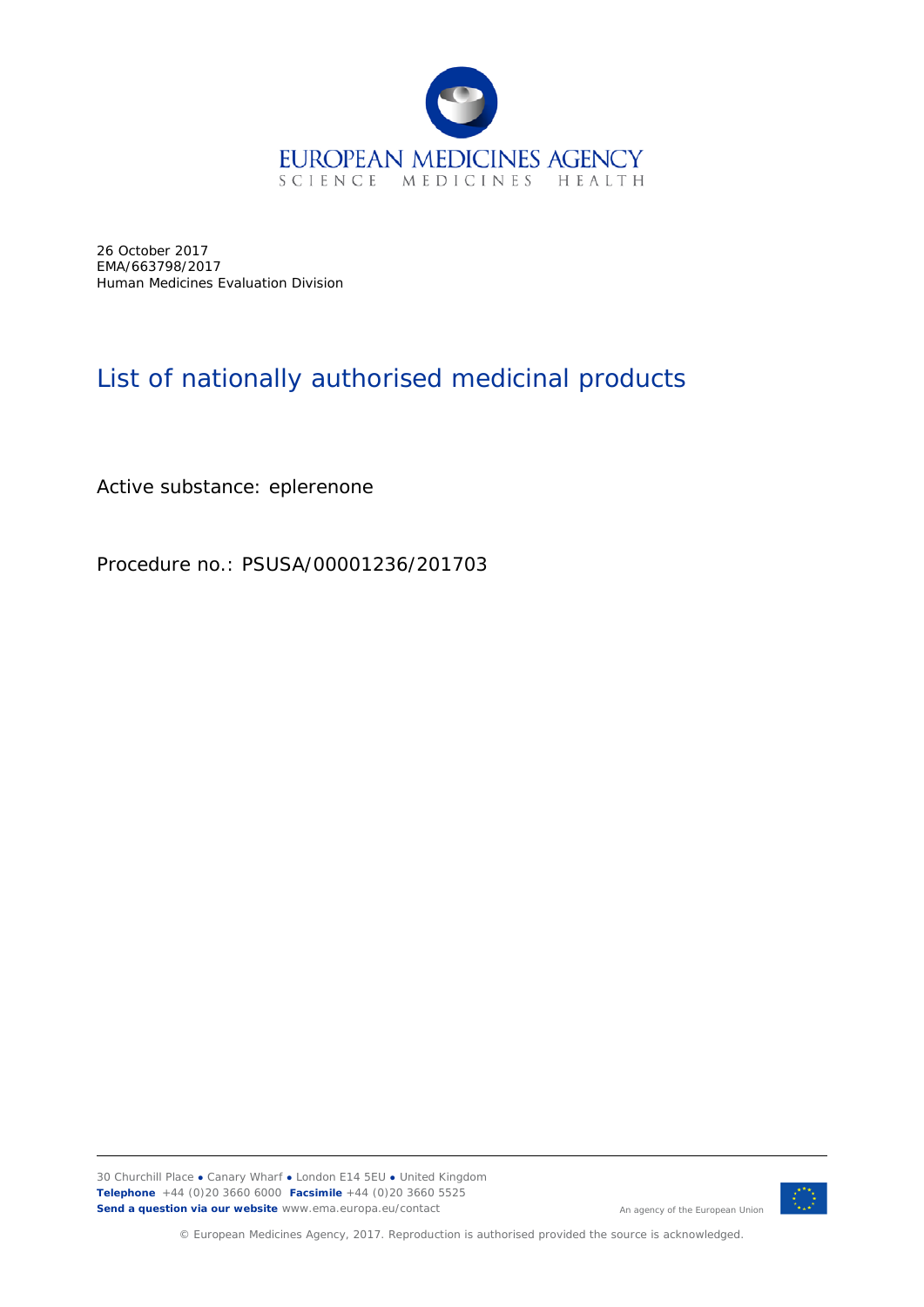| Product name (in<br>authorisation country)           | <b>MRP/DCP Authorisation</b><br>number | <b>National Authorisation</b><br><b>Number</b> | MAH of product in the<br>member state | <b>Member State</b><br>where product is<br>authorised |
|------------------------------------------------------|----------------------------------------|------------------------------------------------|---------------------------------------|-------------------------------------------------------|
| ELECOR 25 mg Comprimidos<br>recubiertos con película | not available                          | 66.756                                         | ALMIRALL, S.A.                        | <b>ES</b>                                             |
| ELECOR 50 mg Comprimidos<br>recubiertos con película | not available                          | 66.757                                         | ALMIRALL, S.A.                        | <b>ES</b>                                             |
| INSPRA 25 mg apvalkotās<br>tabletes                  | NL/H/0506/001                          | 06-0048                                        | PFIZER EUROPE MA EEIG                 | LV                                                    |
| Inspra 25 mg compresse<br>rivestite con film         | NL/H/0506/001                          | 037298041                                      | PFIZER ITALIA S.R.L.                  | IT                                                    |
| Inspra 25 mg compresse<br>rivestite con film         | NL/H/0506/001                          | 037298256                                      | PFIZER ITALIA S.R.L.                  | IT                                                    |
| Inspra 25 mg compresse<br>rivestite con film         | NL/H/0506/001                          | 037298039                                      | PFIZER ITALIA S.R.L.                  | IT                                                    |
| Inspra 25 mg compresse<br>rivestite con film         | NL/H/0506/001                          | 037298027                                      | PFIZER ITALIA S.R.L.                  | <b>IT</b>                                             |
| Inspra 25 mg compresse<br>rivestite con film         | NL/H/0506/001                          | 037298092                                      | PFIZER ITALIA S.R.L.                  | IT                                                    |
| Inspra 25 mg compresse<br>rivestite con film         | NL/H/0506/001                          | 037298066                                      | PFIZER ITALIA S.R.L.                  | $\mathsf{I}\mathsf{T}$                                |
| Inspra 25 mg compresse<br>rivestite con film         | NL/H/0506/001                          | 037298104                                      | PFIZER ITALIA S.R.L.                  | IT                                                    |
| Inspra 25 mg compresse<br>rivestite con film         | NL/H/0506/001                          | 037298015                                      | PFIZER ITALIA S.R.L.                  | $\mathsf{I}\mathsf{T}$                                |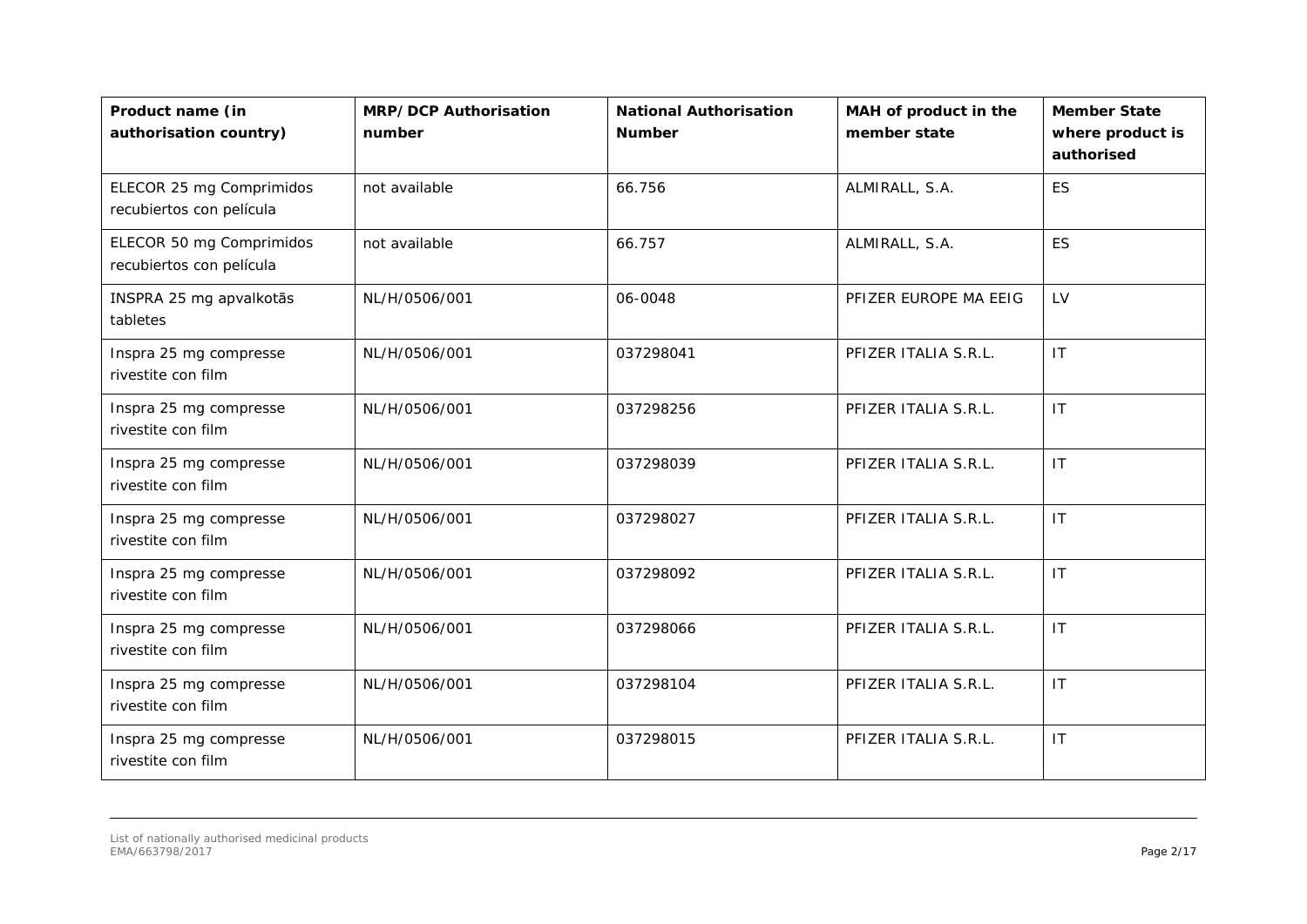| Product name (in<br>authorisation country)   | <b>MRP/DCP Authorisation</b><br>number | <b>National Authorisation</b><br><b>Number</b> | MAH of product in the<br>member state | <b>Member State</b><br>where product is<br>authorised |
|----------------------------------------------|----------------------------------------|------------------------------------------------|---------------------------------------|-------------------------------------------------------|
| Inspra 25 mg compresse<br>rivestite con film | NL/H/0506/001                          | 037298116                                      | PFIZER ITALIA S.R.L.                  | IT.                                                   |
| Inspra 25 mg compresse<br>rivestite con film | NL/H/0506/001                          | 037298128                                      | PFIZER ITALIA S.R.L.                  | IT                                                    |
| Inspra 25 mg compresse<br>rivestite con film | NL/H/0506/001                          | 037298054                                      | PFIZER ITALIA S.R.L.                  | $\mathsf{I}\mathsf{T}$                                |
| Inspra 25 mg compresse<br>rivestite con film | NL/H/0506/001                          | 037298268                                      | PFIZER ITALIA S.R.L.                  | $\mathsf{I}\mathsf{T}$                                |
| Inspra 25 mg compresse<br>rivestite con film | NL/H/0506/001                          | 037298078                                      | PFIZER ITALIA S.R.L.                  | $\mathsf{I}\mathsf{T}$                                |
| Inspra 25 mg compresse<br>rivestite con film | NL/H/0506/001                          | 037298080                                      | PFIZER ITALIA S.R.L.                  | IT                                                    |
| INSPRA 25 mg comprimate<br>filmate           | not available                          | 6919/2014/01                                   | PFIZER EUROPE MA EEIG                 | <b>RO</b>                                             |
| INSPRA 25 mg comprimate<br>filmate           | not available                          | 6919/2014/03                                   | PFIZER EUROPE MA EEIG                 | <b>RO</b>                                             |
| INSPRA 25 mg comprimate<br>filmate           | not available                          | 6919/2014/04                                   | PFIZER EUROPE MA EEIG                 | <b>RO</b>                                             |
| INSPRA 25 mg comprimate<br>filmate           | not available                          | 6919/2014/08                                   | PFIZER EUROPE MA EEIG                 | <b>RO</b>                                             |
| INSPRA 25 mg comprimate<br>filmate           | not available                          | 6919/2014/10                                   | PFIZER EUROPE MA EEIG                 | <b>RO</b>                                             |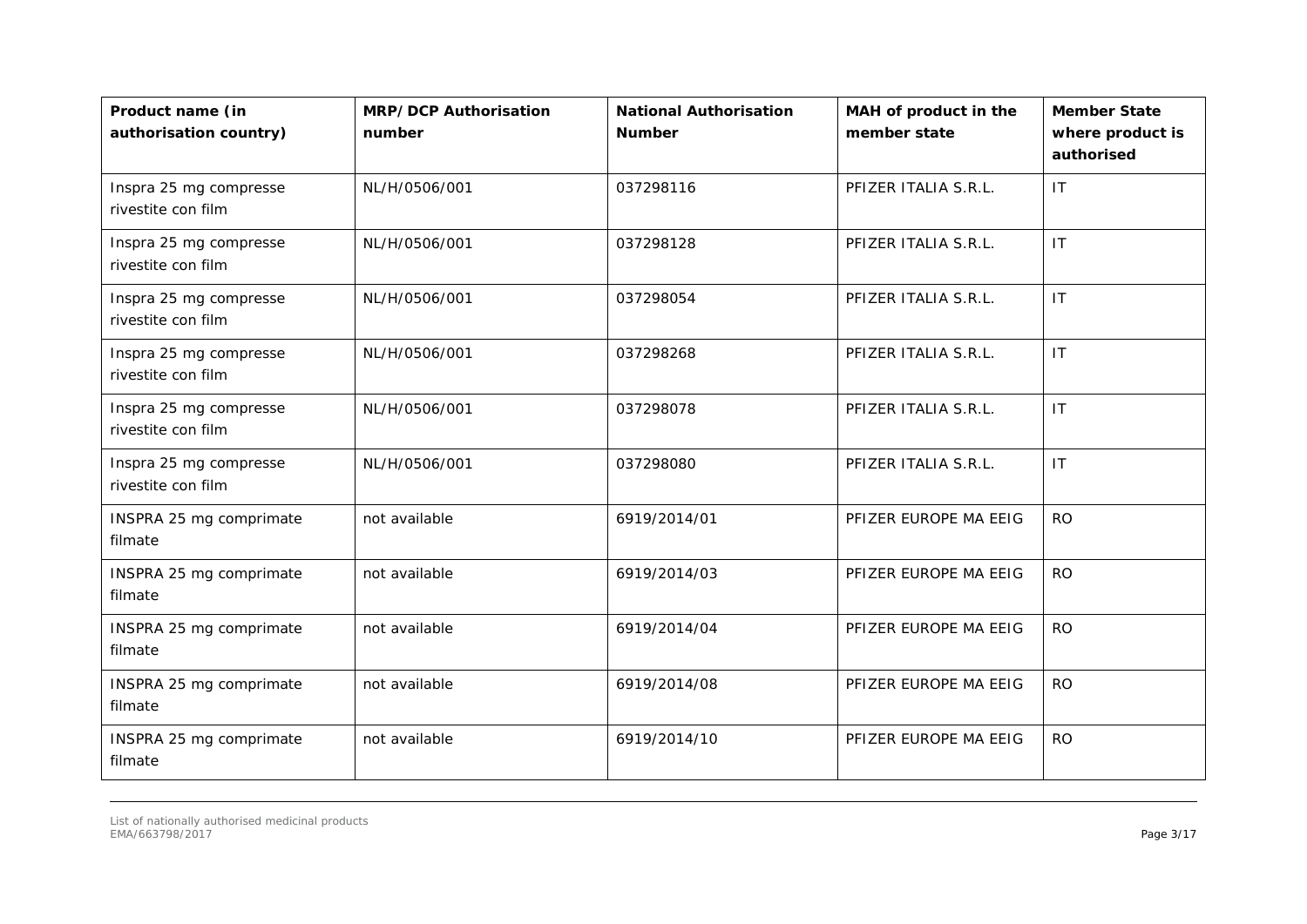| Product name (in<br>authorisation country)           | <b>MRP/DCP Authorisation</b><br>number | <b>National Authorisation</b><br><b>Number</b> | MAH of product in the<br>member state | <b>Member State</b><br>where product is<br>authorised |
|------------------------------------------------------|----------------------------------------|------------------------------------------------|---------------------------------------|-------------------------------------------------------|
| INSPRA 25 mg comprimate<br>filmate                   | not available                          | 6919/2014/05                                   | PFIZER EUROPE MA EEIG                 | <b>RO</b>                                             |
| INSPRA 25 mg comprimate<br>filmate                   | not available                          | 6919/2014/11                                   | PFIZER EUROPE MA EEIG                 | <b>RO</b>                                             |
| INSPRA 25 mg comprimate<br>filmate                   | not available                          | 6919/2014/12                                   | PFIZER EUROPE MA EEIG                 | <b>RO</b>                                             |
| INSPRA 25 mg comprimate<br>filmate                   | not available                          | 6919/2014/07                                   | PFIZER EUROPE MA EEIG                 | <b>RO</b>                                             |
| INSPRA 25 mg comprimate<br>filmate                   | not available                          | 6919/2014/06                                   | PFIZER EUROPE MA EEIG                 | <b>RO</b>                                             |
| INSPRA 25 mg comprimate<br>filmate                   | not available                          | 6919/2014/09                                   | PFIZER EUROPE MA EEIG                 | <b>RO</b>                                             |
| INSPRA 25 mg comprimate<br>filmate                   | not available                          | 6919/2014/02                                   | PFIZER EUROPE MA EEIG                 | <b>RO</b>                                             |
| Inspra 25 mg comprimés<br>pelliculés                 | NL/H/0506/001                          | BE270137                                       | PFIZER S.A. (BELGIUM)                 | BE                                                    |
| Inspra 25 mg comprimés<br>pelliculés                 | NL/H/0506/001                          | 2009060410                                     | PFIZER S.A. (BELGIUM)                 | LU                                                    |
| Inspra 25 mg comprimidos<br>recubiertos con película | NL/H/0506/001                          | 66356                                          | PFIZER, S.L.                          | ES                                                    |
| INSPRA 25 mg comprimidos<br>revestidos por película  | NL/H/0506/001                          | 5067616                                        | LABORATÓRIOS PFIZER,<br>LDA.          | PT                                                    |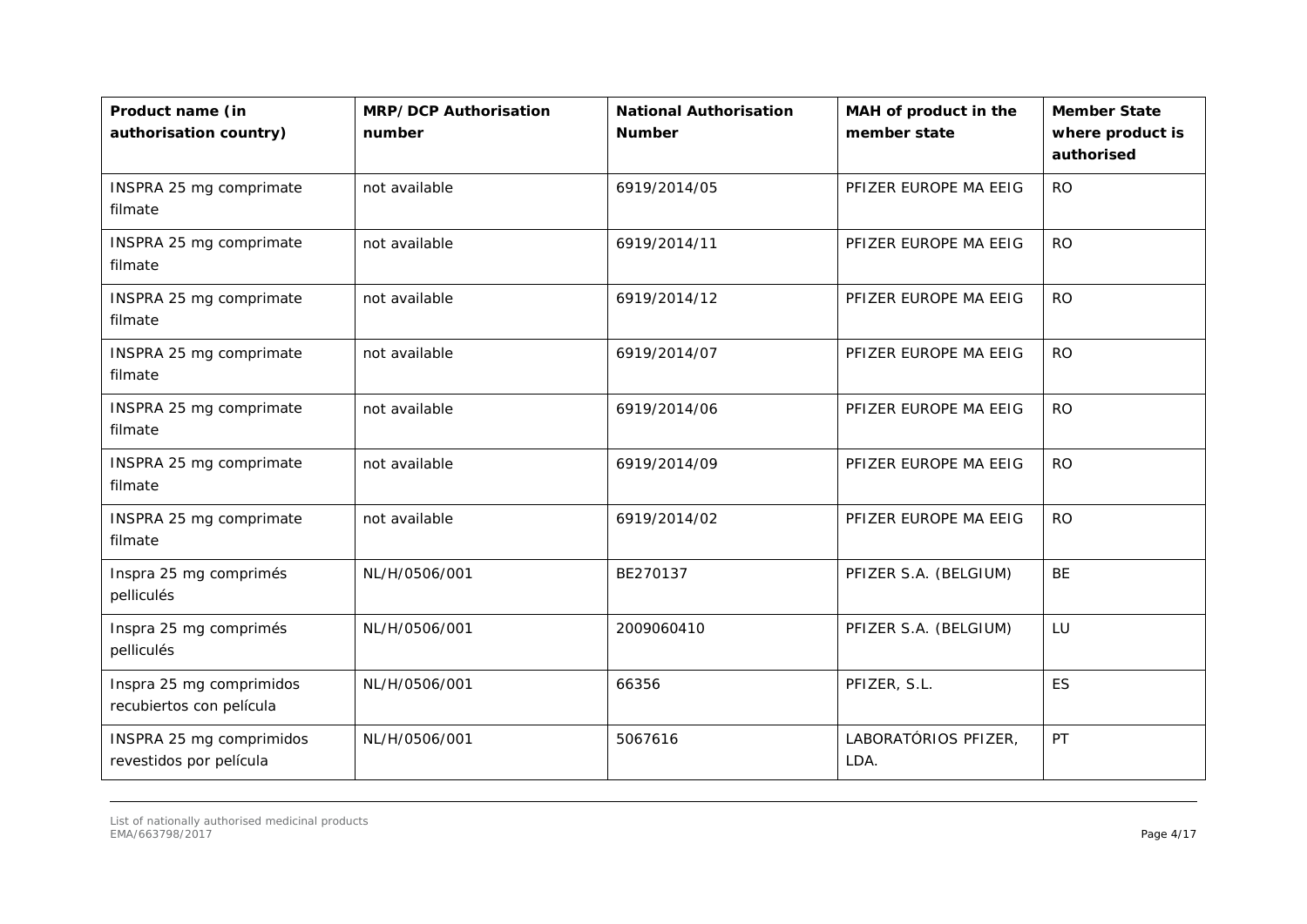| Product name (in<br>authorisation country)          | <b>MRP/DCP Authorisation</b><br>number | <b>National Authorisation</b><br><b>Number</b> | MAH of product in the<br>member state | <b>Member State</b><br>where product is<br>authorised |
|-----------------------------------------------------|----------------------------------------|------------------------------------------------|---------------------------------------|-------------------------------------------------------|
| INSPRA 25 mg comprimidos<br>revestidos por película | NL/H/0506/001                          | 5027453                                        | LABORATÓRIOS PFIZER,<br>LDA.          | PT                                                    |
| INSPRA 25 mg comprimidos<br>revestidos por película | NL/H/0506/001                          | 5169180                                        | LABORATÓRIOS PFIZER,<br>LDA.          | PT                                                    |
| INSPRA 25 mg comprimidos<br>revestidos por película | NL/H/0506/001                          | 5168786                                        | LABORATÓRIOS PFIZER,<br>LDA.          | <b>PT</b>                                             |
| INSPRA 25 mg comprimidos<br>revestidos por película | NL/H/0506/001                          | 5168885                                        | LABORATÓRIOS PFIZER,<br>LDA.          | PT                                                    |
| INSPRA 25 mg comprimidos<br>revestidos por película | NL/H/0506/001                          | 5169289                                        | LABORATÓRIOS PFIZER,<br>LDA.          | PT                                                    |
| INSPRA 25 mg comprimidos<br>revestidos por película | NL/H/0506/001                          | 5169388                                        | LABORATÓRIOS PFIZER,<br>LDA.          | PT                                                    |
| INSPRA 25 mg comprimidos<br>revestidos por película | NL/H/0506/001                          | 5168984                                        | LABORATÓRIOS PFIZER,<br>LDA.          | PT                                                    |
| INSPRA 25 mg comprimidos<br>revestidos por película | NL/H/0506/001                          | 5169081                                        | LABORATÓRIOS PFIZER,<br>LDA.          | PT                                                    |
| INSPRA 25 mg film-coated<br>tablets                 | NL/H/0506/001                          | PA 0822/020/001                                | PFIZER HEALTHCARE<br><b>IRELAND</b>   | IE                                                    |
| INSPRA 25 mg film-coated<br>tablets                 | NL/H/0506/001                          | MA505/02601                                    | PFIZER HELLAS, A.E.                   | MT                                                    |
| INSPRA 25 mg film-coated<br>tablets                 | NL/H/0506/001                          | PL 00057/0615                                  | PFIZER LIMITED                        | <b>UK</b>                                             |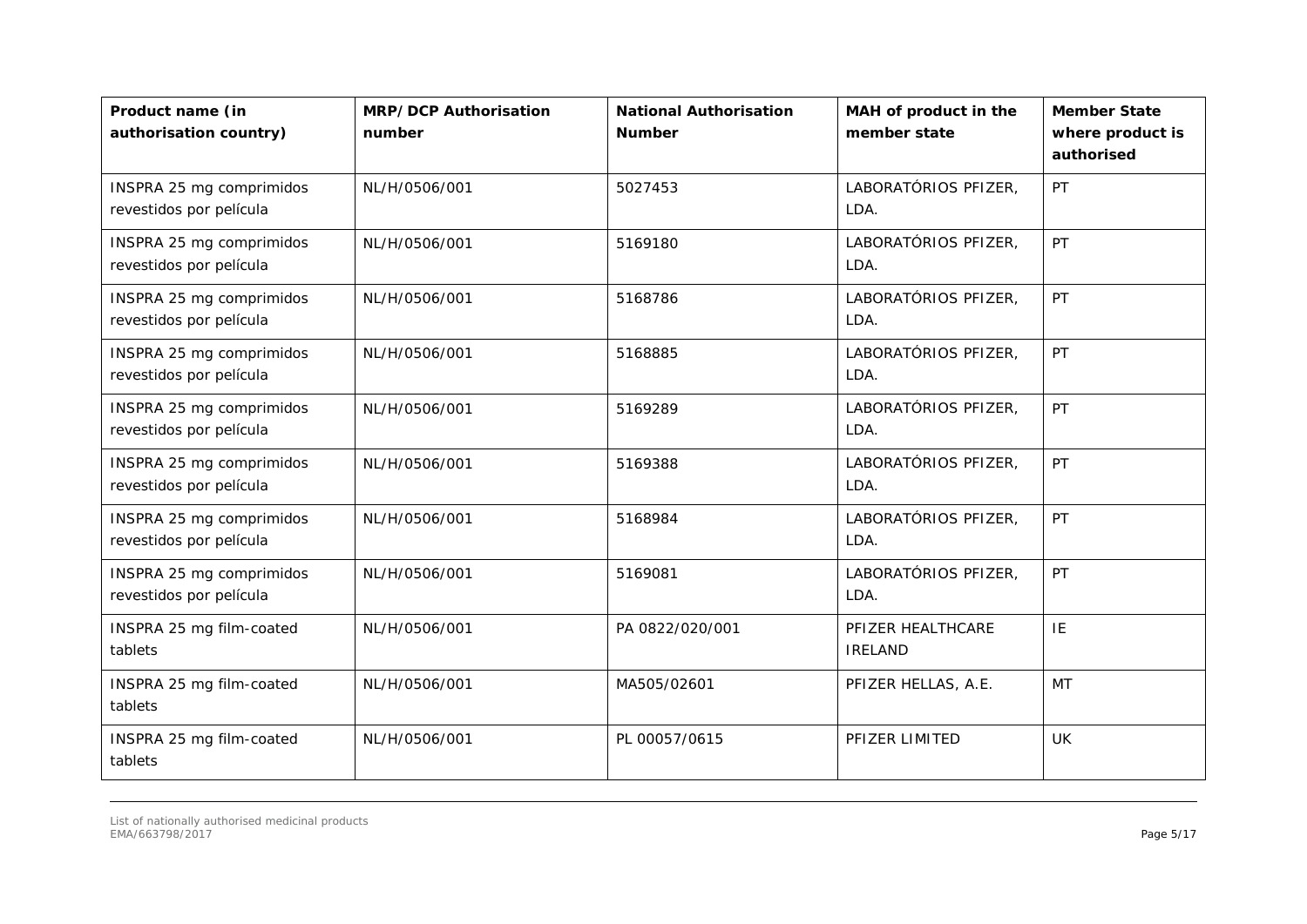| Product name (in<br>authorisation country) | <b>MRP/DCP Authorisation</b><br>number | <b>National Authorisation</b><br><b>Number</b> | MAH of product in the<br>member state | <b>Member State</b><br>where product is<br>authorised |
|--------------------------------------------|----------------------------------------|------------------------------------------------|---------------------------------------|-------------------------------------------------------|
| Inspra 25 mg filmdragerade<br>tabletter    | NL/H/0506/001                          | 19484                                          | PFIZER OY                             | <b>FI</b>                                             |
| Inspra 25 mg filmdragerade<br>tabletter    | NL/H/0506/001                          | 21030                                          | PFIZER AB                             | <b>SE</b>                                             |
| Inspra 25 mg filmdrasjerte<br>tabletter    | NL/H/0506/001                          | 04-2664                                        | PFIZER AS                             | <b>NO</b>                                             |
| INSPRA 25 mg filmom obalené<br>tablety     | NL/H/0506/001                          | $50/0071/06 - S$                               | PFIZER EUROPE MA EEIG                 | <b>SK</b>                                             |
| Inspra 25 mg filmom obložene<br>tablete    | not available                          | HR-H-730921224                                 | PFIZER CROATIA D.O.O.                 | <b>HR</b>                                             |
| Inspra 25 mg filmomhulde<br>tabletten      | NL/H/0506/001                          | BE270137                                       | PFIZER S.A. (BELGIUM)                 | <b>BE</b>                                             |
| Inspra 25 mg filmsko obložene<br>tablete   | NL/H/0506/001                          | H/06/00784/001                                 | PFIZER LUXEMBOURG<br><b>SARL</b>      | SI                                                    |
| INSPRA 25 mg filmtabletta                  | NL/H/0506/001                          | OGYI-T-20 042/03                               | PFIZER KFT.                           | HU                                                    |
| INSPRA 25 mg filmtabletta                  | NL/H/0506/001                          | OGYI-T-20 042/01                               | PFIZER KFT.                           | HU                                                    |
| Inspra 25 mg Filmtabletten                 | NL/H/0506/001                          | BE270137                                       | PFIZER S.A. (BELGIUM)                 | <b>BE</b>                                             |
| Inspra 25 mg Filmtabletten                 | NL/H/0506/001                          | 2009060410                                     | PFIZER S.A. (BELGIUM)                 | LU                                                    |
| INSPRA 25 mg filmuhúðaðar<br>töflur        | NL/H/0506/001                          | IS/1/04/036/01                                 | PFIZER APS                            | IS                                                    |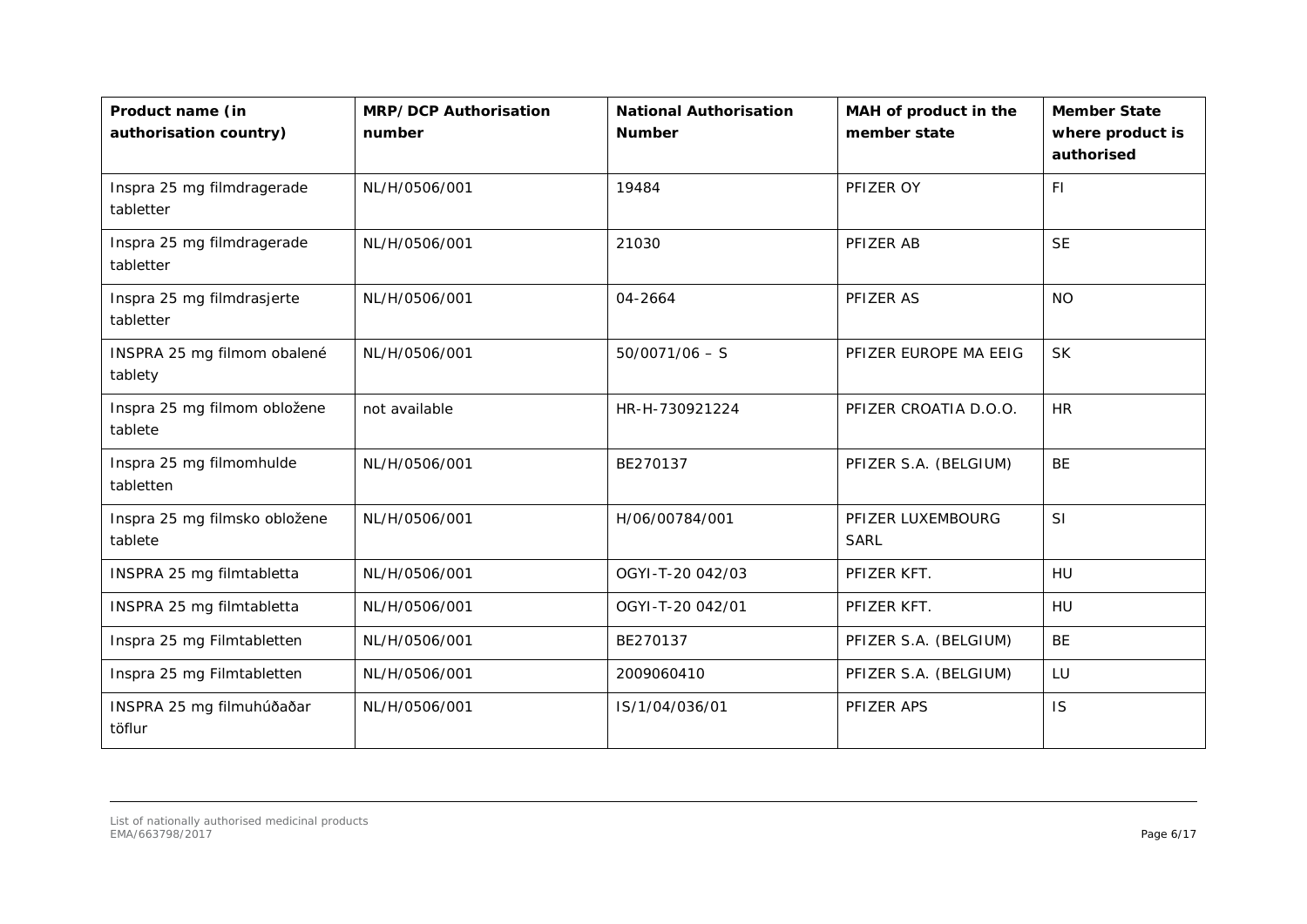| Product name (in<br>authorisation country)  | <b>MRP/DCP Authorisation</b><br>number | <b>National Authorisation</b><br><b>Number</b> | MAH of product in the<br>member state | <b>Member State</b><br>where product is<br>authorised |
|---------------------------------------------|----------------------------------------|------------------------------------------------|---------------------------------------|-------------------------------------------------------|
| INSPRA 25 mg kalvopäällysteiset<br>tabletit | NL/H/0506/001                          | 19484                                          | PFIZER OY                             | <b>FI</b>                                             |
| INSPRA 25 mg plėvele dengtos<br>tabletės    | NL/H/0506/001                          | LT/1/06/0533/010                               | PFIZER EUROPE MA EEIG                 | <b>LT</b>                                             |
| INSPRA 25 mg plėvele dengtos<br>tabletės    | NL/H/0506/001                          | LT/1/06/0533/004                               | PFIZER EUROPE MA EEIG                 | <b>LT</b>                                             |
| INSPRA 25 mg plėvele dengtos<br>tabletės    | NL/H/0506/001                          | LT/1/06/0533/009                               | PFIZER EUROPE MA EEIG                 | <b>LT</b>                                             |
| INSPRA 25 mg plėvele dengtos<br>tabletės    | NL/H/0506/001                          | LT/1/06/0533/006                               | PFIZER EUROPE MA EEIG                 | LT.                                                   |
| INSPRA 25 mg plėvele dengtos<br>tabletės    | NL/H/0506/001                          | LT/1/06/0533/013                               | PFIZER EUROPE MA EEIG                 | <b>LT</b>                                             |
| INSPRA 25 mg plėvele dengtos<br>tabletės    | NL/H/0506/001                          | LT/1/06/0533/011                               | PFIZER EUROPE MA EEIG                 | <b>LT</b>                                             |
| INSPRA 25 mg plėvele dengtos<br>tabletės    | NL/H/0506/001                          | LT/1/06/0533/008                               | PFIZER EUROPE MA EEIG                 | <b>LT</b>                                             |
| INSPRA 25 mg plėvele dengtos<br>tabletės    | NL/H/0506/001                          | LT/1/06/0533/005                               | PFIZER EUROPE MA EEIG                 | <b>LT</b>                                             |
| INSPRA 25 mg plėvele dengtos<br>tabletės    | NL/H/0506/001                          | LT/1/06/0533/012                               | PFIZER EUROPE MA EEIG                 | <b>LT</b>                                             |
| INSPRA 25 mg plėvele dengtos<br>tabletės    | NL/H/0506/001                          | LT/1/06/0533/003                               | PFIZER EUROPE MA EEIG                 | <b>LT</b>                                             |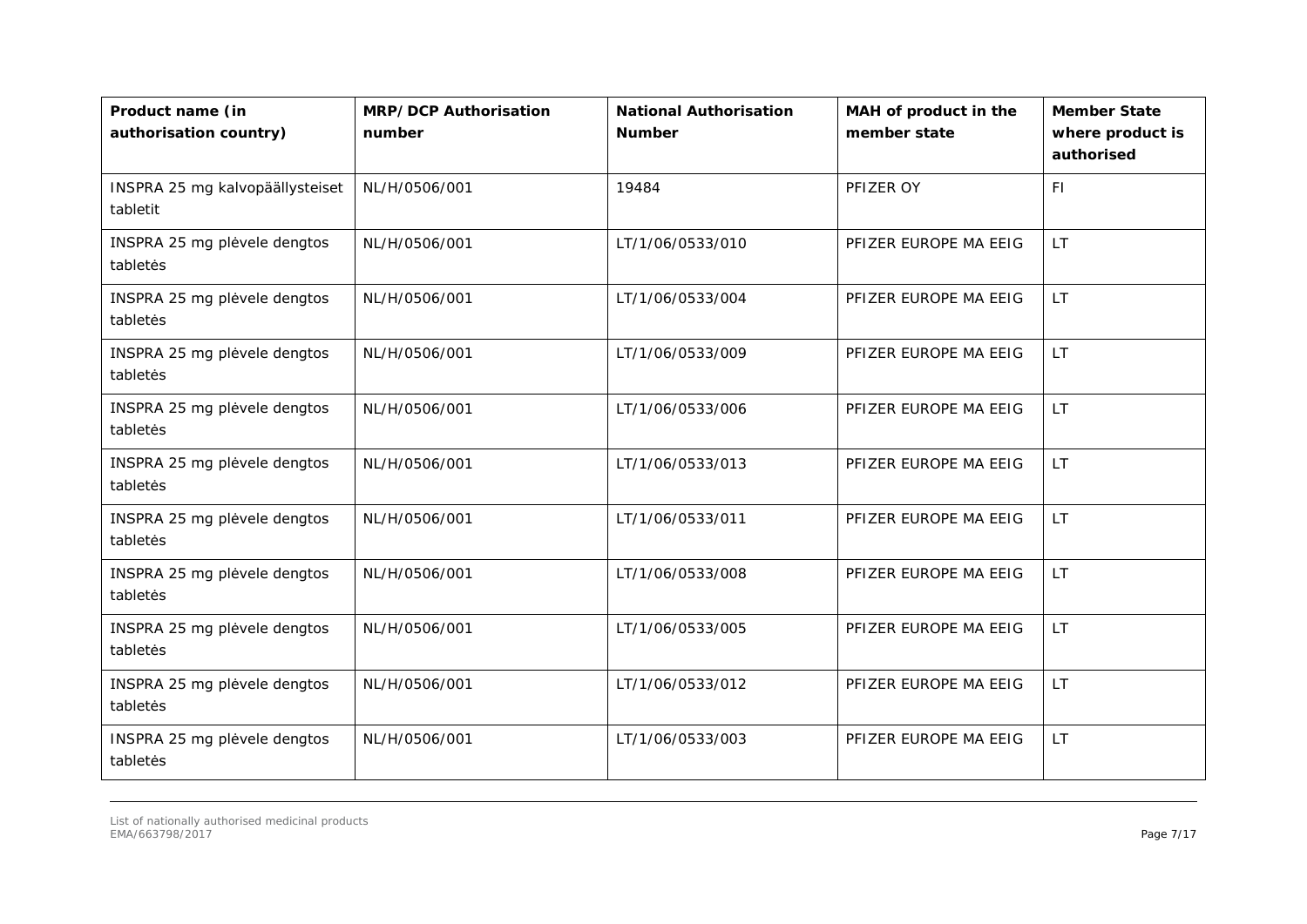| Product name (in<br>authorisation country)          | <b>MRP/DCP Authorisation</b><br>number | <b>National Authorisation</b><br><b>Number</b> | MAH of product in the<br>member state | <b>Member State</b><br>where product is<br>authorised |
|-----------------------------------------------------|----------------------------------------|------------------------------------------------|---------------------------------------|-------------------------------------------------------|
| INSPRA 25 mg plėvele dengtos<br>tabletės            | NL/H/0506/001                          | LT/1/06/0533/029                               | PFIZER EUROPE MA EEIG                 | LT.                                                   |
| INSPRA 25 mg plėvele dengtos<br>tabletės            | NL/H/0506/001                          | LT/1/06/0533/001                               | PFIZER EUROPE MA EEIG                 | <b>LT</b>                                             |
| INSPRA 25 mg plėvele dengtos<br>tabletės            | NL/H/0506/001                          | LT/1/06/0533/002                               | PFIZER EUROPE MA EEIG                 | <b>LT</b>                                             |
| INSPRA 25 mg plėvele dengtos<br>tabletės            | NL/H/0506/001                          | LT/1/06/0533/007                               | PFIZER EUROPE MA EEIG                 | <b>LT</b>                                             |
| INSPRA 25 mg plėvele dengtos<br>tabletės            | NL/H/0506/001                          | LT/1/06/0533/027                               | PFIZER EUROPE MA EEIG                 | LT.                                                   |
| INSPRA 25 mg επικαλυμμένα με<br>λεπτό υμένιο δισκία | NL/H/0506/001                          | 20103                                          | PFIZER HELLAS, A.E.                   | <b>CY</b>                                             |
| INSPRA 25 mg επικαλυμμένα με<br>λεπτό υμένιο δισκία | NL/H/0506/001                          | 3837/31-1-2013                                 | PFIZER HELLAS, A.E.                   | <b>GR</b>                                             |
| INSPRA 25 mg, comprimé<br>pelliculé                 | NL/H/0506/001                          | 34009 366 170 70                               | PFIZER HOLDING FRANCE                 | <b>FR</b>                                             |
| INSPRA 25 mg, comprimé<br>pelliculé                 | NL/H/0506/001                          | 34009 566 159 7 1                              | PFIZER HOLDING FRANCE                 | <b>FR</b>                                             |
| INSPRA 25 mg, comprimé<br>pelliculé                 | NL/H/0506/001                          | 34009 366 570 52                               | PFIZER HOLDING FRANCE                 | <b>FR</b>                                             |
| INSPRA 25 mg, comprimé<br>pelliculé                 | NL/H/0506/001                          | 34009 366 173 6 0                              | PFIZER HOLDING FRANCE                 | <b>FR</b>                                             |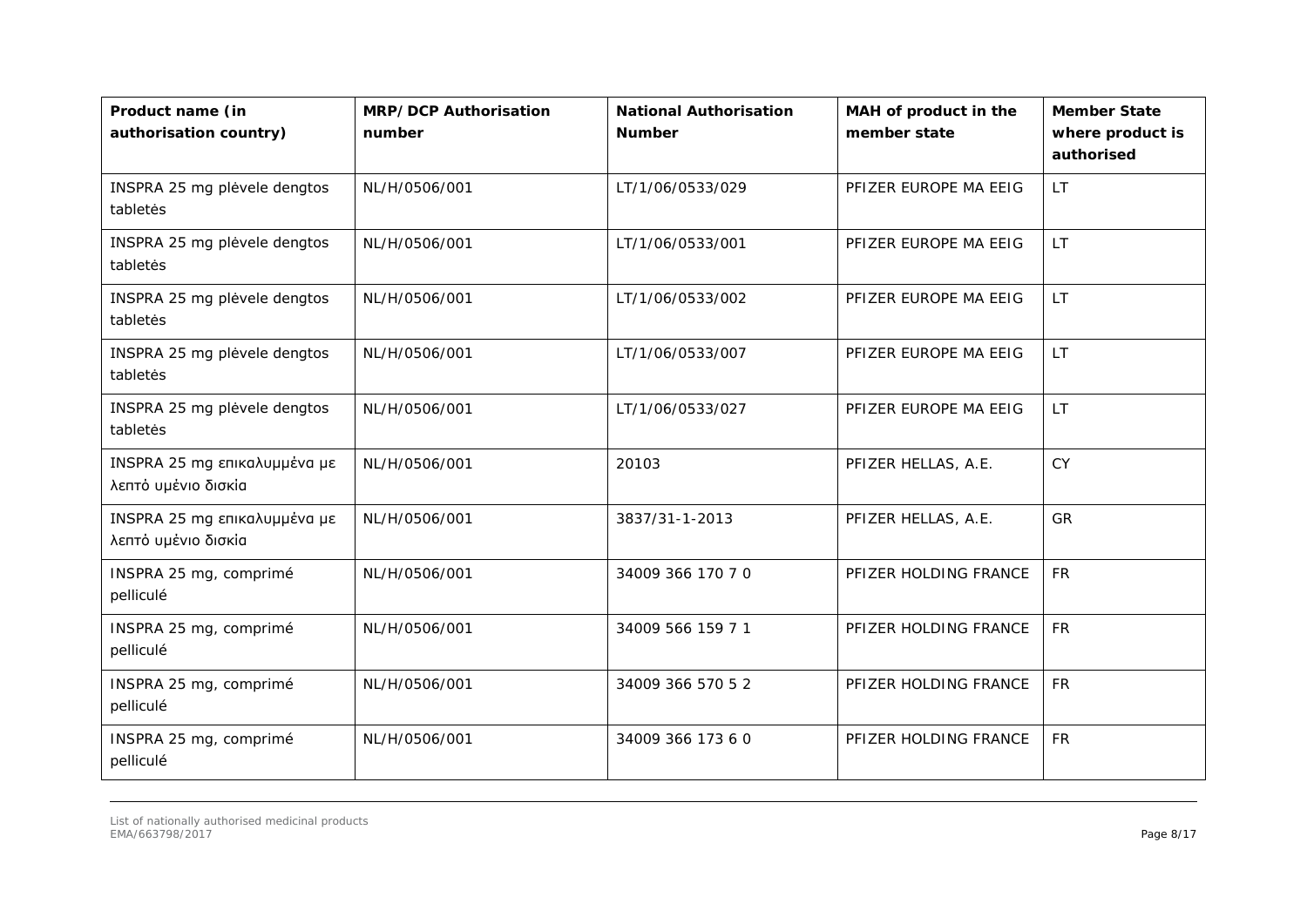| Product name (in<br>authorisation country)   | <b>MRP/DCP Authorisation</b><br>number | <b>National Authorisation</b><br><b>Number</b> | MAH of product in the<br>member state | <b>Member State</b><br>where product is<br>authorised |
|----------------------------------------------|----------------------------------------|------------------------------------------------|---------------------------------------|-------------------------------------------------------|
| INSPRA 25 mg, comprimé<br>pelliculé          | NL/H/0506/001                          | 34009 366 171 3 1                              | PFIZER HOLDING FRANCE                 | <b>FR</b>                                             |
| INSPRA 25 mg, comprimé<br>pelliculé          | NL/H/0506/001                          | 34009 566 158 0 3                              | PFIZER HOLDING FRANCE                 | <b>FR</b>                                             |
| INSPRA 25 mg, comprimé<br>pelliculé          | NL/H/0506/001                          | 34009 390 981 11                               | PFIZER HOLDING FRANCE                 | <b>FR</b>                                             |
| INSPRA 25 mg, comprimé<br>pelliculé          | NL/H/0506/001                          | 34009 566 157 4 2                              | PFIZER HOLDING FRANCE                 | <b>FR</b>                                             |
| INSPRA 25 mg, tabletki<br>powlekane          | NL/H/0506/001                          | 12290                                          | PFIZER EUROPE MA EEIG                 | PL                                                    |
| INSPRA 25, filmomhulde<br>tabletten 25 mg    | NL/H/0506/001                          | RVG 29963                                      | PFIZER B.V.                           | <b>NL</b>                                             |
| INSPRA 50 mg apvalkotās<br>tabletes          | NL/H/0506/002                          | 06-0049                                        | PFIZER EUROPE MA EEIG                 | LV                                                    |
| Inspra 50 mg compresse<br>rivestite con film | NL/H/0506/002                          | 037298231                                      | PFIZER ITALIA S.R.L.                  | IT                                                    |
| Inspra 50 mg compresse<br>rivestite con film | NL/H/0506/002                          | 037298130                                      | PFIZER ITALIA S.R.L.                  | IT                                                    |
| Inspra 50 mg compresse<br>rivestite con film | NL/H/0506/002                          | 037298155                                      | PFIZER ITALIA S.R.L.                  | $\mathsf{I}\mathsf{T}$                                |
| Inspra 50 mg compresse<br>rivestite con film | NL/H/0506/002                          | 037298167                                      | PFIZER ITALIA S.R.L.                  | IT                                                    |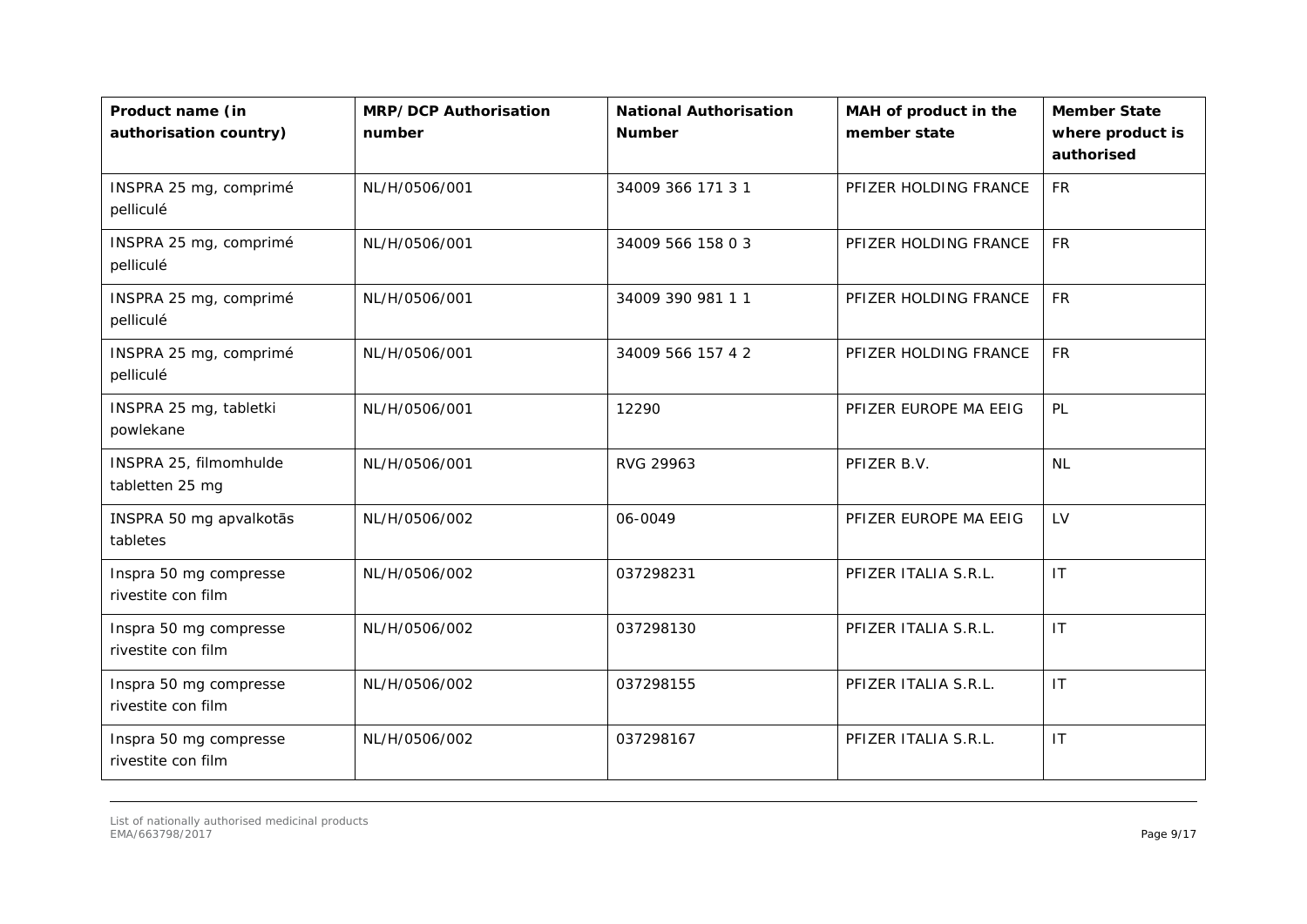| Product name (in<br>authorisation country)   | <b>MRP/DCP Authorisation</b><br>number | <b>National Authorisation</b><br><b>Number</b> | MAH of product in the<br>member state | <b>Member State</b><br>where product is<br>authorised |
|----------------------------------------------|----------------------------------------|------------------------------------------------|---------------------------------------|-------------------------------------------------------|
| Inspra 50 mg compresse<br>rivestite con film | NL/H/0506/002                          | 037298270                                      | PFIZER ITALIA S.R.L.                  | IT.                                                   |
| Inspra 50 mg compresse<br>rivestite con film | NL/H/0506/002                          | 037298042                                      | PFIZER ITALIA S.R.L.                  | <b>IT</b>                                             |
| Inspra 50 mg compresse<br>rivestite con film | NL/H/0506/002                          | 037298282                                      | PFIZER ITALIA S.R.L.                  | IT                                                    |
| Inspra 50 mg compresse<br>rivestite con film | NL/H/0506/002                          | 037298181                                      | PFIZER ITALIA S.R.L.                  | IT                                                    |
| Inspra 50 mg compresse<br>rivestite con film | NL/H/0506/002                          | 037298193                                      | PFIZER ITALIA S.R.L.                  | <b>IT</b>                                             |
| Inspra 50 mg compresse<br>rivestite con film | NL/H/0506/002                          | 037298217                                      | PFIZER ITALIA S.R.L.                  | IT                                                    |
| Inspra 50 mg compresse<br>rivestite con film | NL/H/0506/002                          | 037298179                                      | PFIZER ITALIA S.R.L.                  | IT                                                    |
| Inspra 50 mg compresse<br>rivestite con film | NL/H/0506/002                          | 037298243                                      | PFIZER ITALIA S.R.L.                  | IT                                                    |
| Inspra 50 mg compresse<br>rivestite con film | NL/H/0506/002                          | 037298229                                      | PFIZER ITALIA S.R.L.                  | $\mathsf{I}\mathsf{T}$                                |
| Inspra 50 mg compresse<br>rivestite con film | NL/H/0506/002                          | 037298205                                      | PFIZER ITALIA S.R.L.                  | IT                                                    |
| INSPRA 50 mg comprimate<br>filmate           | not available                          | 6920/2014/02                                   | PFIZER EUROPE MA EEIG                 | <b>RO</b>                                             |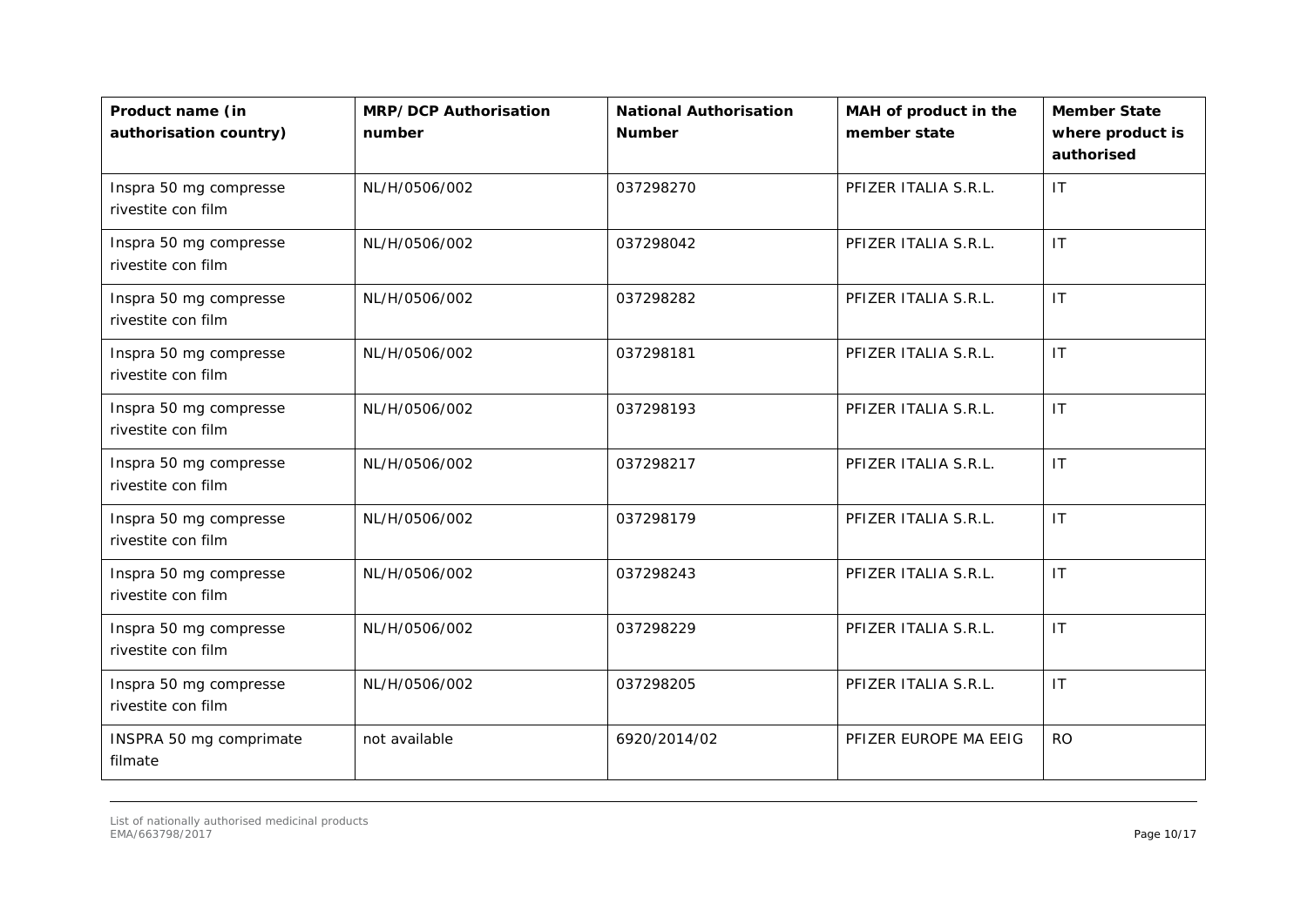| Product name (in<br>authorisation country) | <b>MRP/DCP Authorisation</b><br>number | <b>National Authorisation</b><br><b>Number</b> | MAH of product in the<br>member state | <b>Member State</b><br>where product is<br>authorised |
|--------------------------------------------|----------------------------------------|------------------------------------------------|---------------------------------------|-------------------------------------------------------|
| INSPRA 50 mg comprimate<br>filmate         | not available                          | 6920/2014/03                                   | PFIZER EUROPE MA EEIG                 | <b>RO</b>                                             |
| INSPRA 50 mg comprimate<br>filmate         | not available                          | 6920/2014/01                                   | PFIZER EUROPE MA EEIG                 | <b>RO</b>                                             |
| INSPRA 50 mg comprimate<br>filmate         | not available                          | 6920/2014/07                                   | PFIZER EUROPE MA EEIG                 | <b>RO</b>                                             |
| INSPRA 50 mg comprimate<br>filmate         | not available                          | 6920/2014/06                                   | PFIZER EUROPE MA EEIG                 | <b>RO</b>                                             |
| INSPRA 50 mg comprimate<br>filmate         | not available                          | 6920/2014/08                                   | PFIZER EUROPE MA EEIG                 | <b>RO</b>                                             |
| INSPRA 50 mg comprimate<br>filmate         | not available                          | 6920/2014/04                                   | PFIZER EUROPE MA EEIG                 | <b>RO</b>                                             |
| INSPRA 50 mg comprimate<br>filmate         | not available                          | 6920/2014/05                                   | PFIZER EUROPE MA EEIG                 | <b>RO</b>                                             |
| INSPRA 50 mg comprimate<br>filmate         | not available                          | 6920/2014/11                                   | PFIZER EUROPE MA EEIG                 | <b>RO</b>                                             |
| INSPRA 50 mg comprimate<br>filmate         | not available                          | 6920/2014/10                                   | PFIZER EUROPE MA EEIG                 | <b>RO</b>                                             |
| INSPRA 50 mg comprimate<br>filmate         | not available                          | 6920/2014/09                                   | PFIZER EUROPE MA EEIG                 | <b>RO</b>                                             |
| INSPRA 50 mg comprimate<br>filmate         | not available                          | 6920/2014/12                                   | PFIZER EUROPE MA EEIG                 | <b>RO</b>                                             |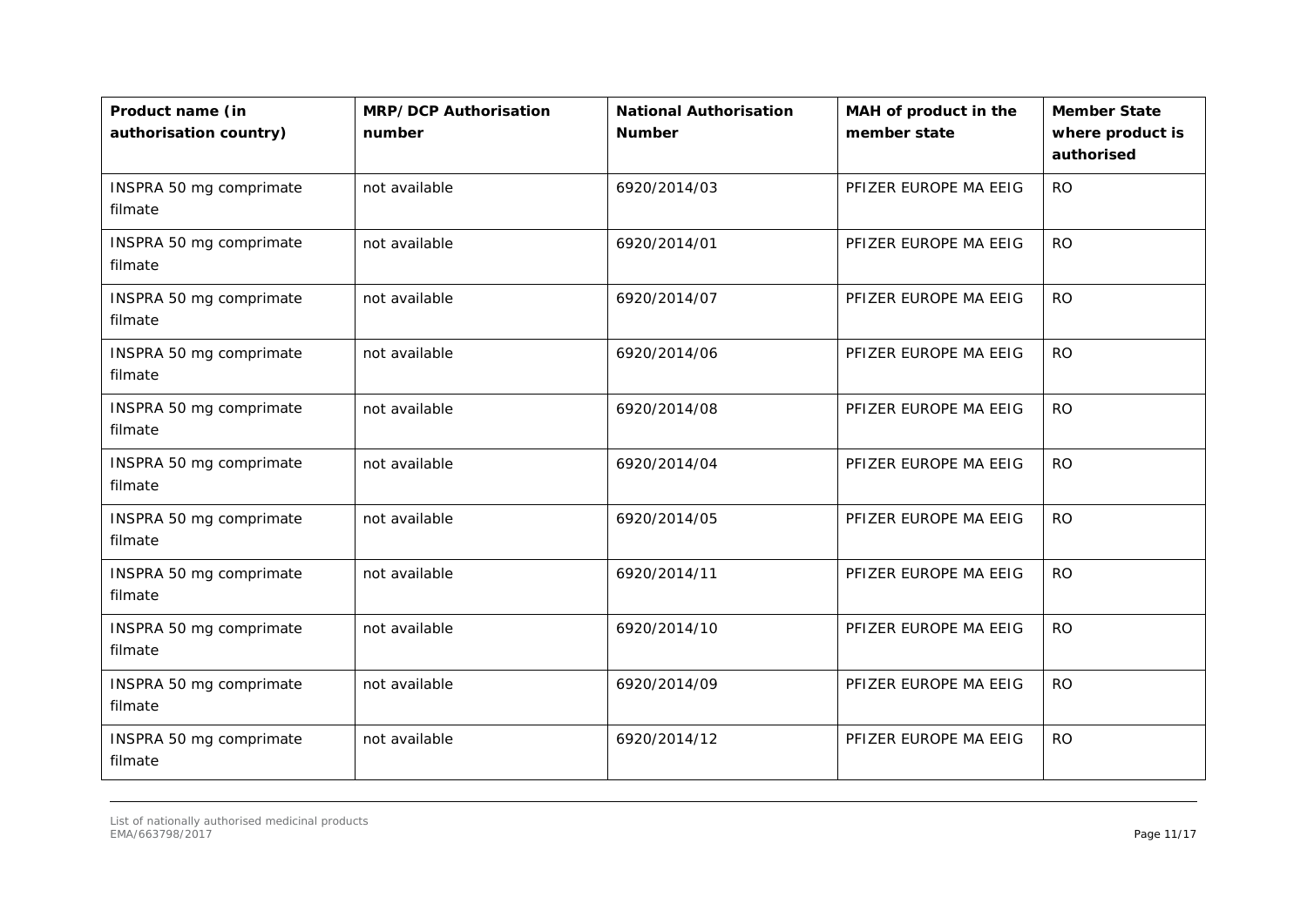| Product name (in<br>authorisation country)           | <b>MRP/DCP Authorisation</b><br>number | <b>National Authorisation</b><br><b>Number</b> | MAH of product in the<br>member state | <b>Member State</b><br>where product is<br>authorised |
|------------------------------------------------------|----------------------------------------|------------------------------------------------|---------------------------------------|-------------------------------------------------------|
| Inspra 50 mg comprimés<br>pelliculés                 | NL/H/0506/002                          | BE270121                                       | PFIZER S.A. (BELGIUM)                 | BE                                                    |
| Inspra 50 mg comprimés<br>pelliculés                 | NL/H/0506/002                          | 2009060411                                     | PFIZER S.A. (BELGIUM)                 | LU                                                    |
| Inspra 50 mg comprimidos<br>recubiertos con película | NL/H/0506/002                          | 66355                                          | PFIZER, S.L.                          | ES                                                    |
| INSPRA 50 mg comprimidos<br>revestidos por película  | NL/H/0506/002                          | 5027461                                        | LABORATÓRIOS PFIZER,<br>LDA.          | PT                                                    |
| INSPRA 50 mg comprimidos<br>revestidos por película  | NL/H/0506/002                          | 5169784                                        | LABORATÓRIOS PFIZER,<br>LDA.          | PT                                                    |
| INSPRA 50 mg comprimidos<br>revestidos por película  | NL/H/0506/002                          | 5169586                                        | LABORATÓRIOS PFIZER,<br>LDA.          | PT                                                    |
| INSPRA 50 mg comprimidos<br>revestidos por película  | NL/H/0506/002                          | 5169883                                        | LABORATÓRIOS PFIZER,<br>LDA.          | PT                                                    |
| INSPRA 50 mg comprimidos<br>revestidos por película  | NL/H/0506/002                          | 5170089                                        | LABORATÓRIOS PFIZER,<br>LDA.          | PT                                                    |
| INSPRA 50 mg comprimidos<br>revestidos por película  | NL/H/0506/002                          | 5169487                                        | LABORATÓRIOS PFIZER,<br>LDA.          | PT                                                    |
| INSPRA 50 mg comprimidos<br>revestidos por película  | NL/H/0506/002                          | 5169685                                        | LABORATÓRIOS PFIZER,<br>LDA.          | PT                                                    |
| INSPRA 50 mg comprimidos<br>revestidos por película  | NL/H/0506/002                          | 5169982                                        | LABORATÓRIOS PFIZER,<br>LDA.          | PT                                                    |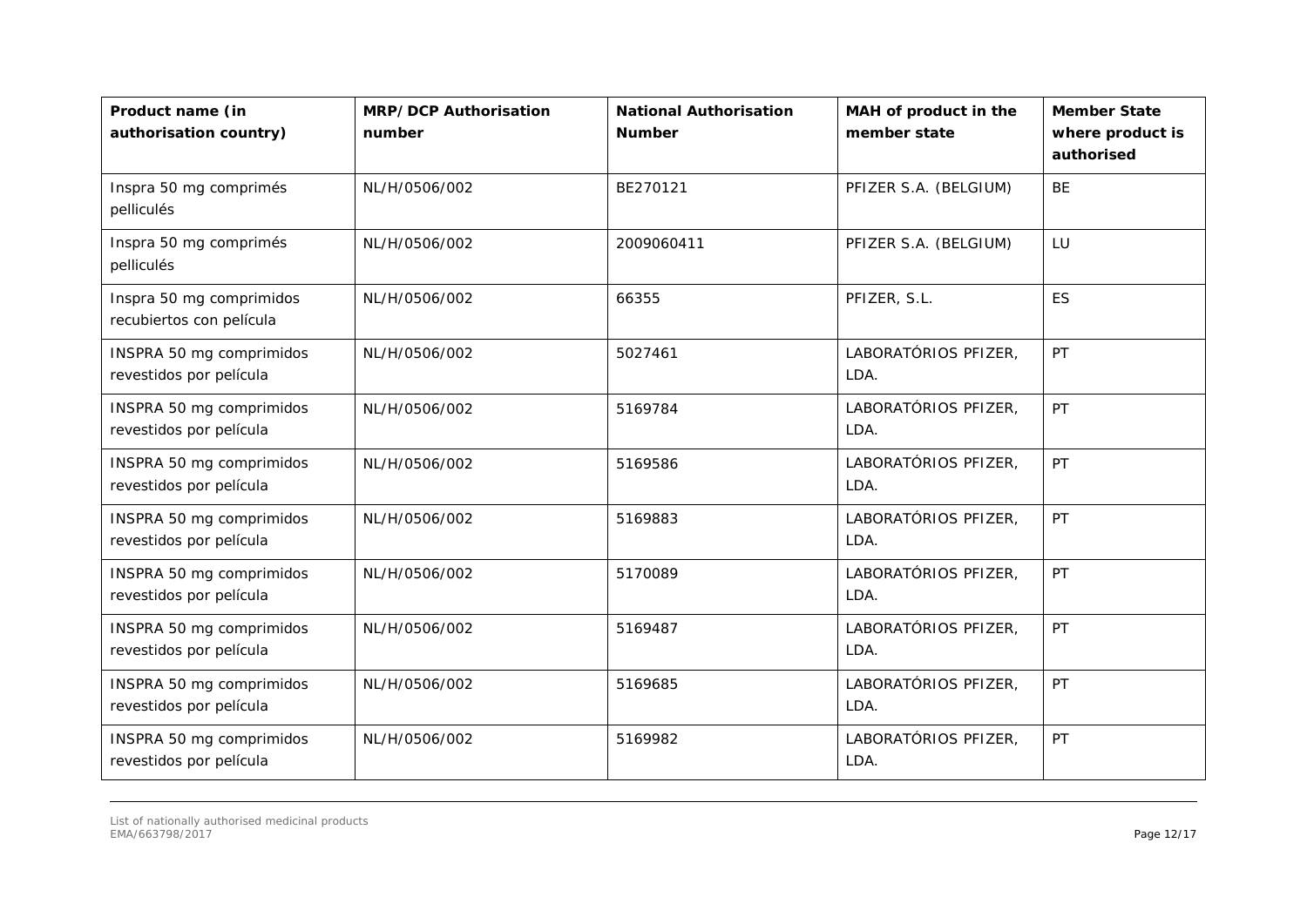| Product name (in<br>authorisation country) | <b>MRP/DCP Authorisation</b><br>number | <b>National Authorisation</b><br><b>Number</b> | MAH of product in the<br>member state | <b>Member State</b><br>where product is<br>authorised |
|--------------------------------------------|----------------------------------------|------------------------------------------------|---------------------------------------|-------------------------------------------------------|
| INSPRA 50 mg film-coated<br>tablets        | NL/H/0506/002                          | PA 0822/020/002                                | PFIZER HEALTHCARE<br><b>IRELAND</b>   | IE                                                    |
| INSPRA 50 mg film-coated<br>tablets        | NL/H/0506/002                          | MA505/02602                                    | PFIZER HELLAS, A.E.                   | <b>MT</b>                                             |
| INSPRA 50 mg film-coated<br>tablets        | NL/H/0506/002                          | PL 00057/0616                                  | PFIZER LIMITED                        | <b>UK</b>                                             |
| Inspra 50 mg filmdragerade<br>tabletter    | NL/H/0506/002                          | 19485                                          | PFIZER OY                             | F1                                                    |
| Inspra 50 mg filmdragerade<br>tabletter    | NL/H/0506/002                          | 21031                                          | PFIZER AB                             | <b>SE</b>                                             |
| Inspra 50 mg filmdrasjerte<br>tabletter    | NL/H/0506/002                          | 04-2665                                        | PFIZER AS                             | <b>NO</b>                                             |
| INSPRA 50 mg filmom obalené<br>tablety     | NL/H/0506/002                          | $50/0072/06 - S$                               | PFIZER EUROPE MA EEIG                 | <b>SK</b>                                             |
| Inspra 50 mg filmom obložene<br>tablete    | not available                          | HR-H-244093147                                 | PFIZER CROATIA D.O.O.                 | <b>HR</b>                                             |
| Inspra 50 mg filmomhulde<br>tabletten      | NL/H/0506/002                          | BE270121                                       | PFIZER S.A. (BELGIUM)                 | <b>BE</b>                                             |
| Inspra 50 mg filmsko obložene<br>tablete   | NL/H/0506/002                          | H/06/00784/016                                 | PFIZER LUXEMBOURG<br><b>SARL</b>      | SI                                                    |
| INSPRA 50 mg filmtabletta                  | NL/H/0506/002                          | OGYI-T-20 042/04                               | PFIZER KFT.                           | HU                                                    |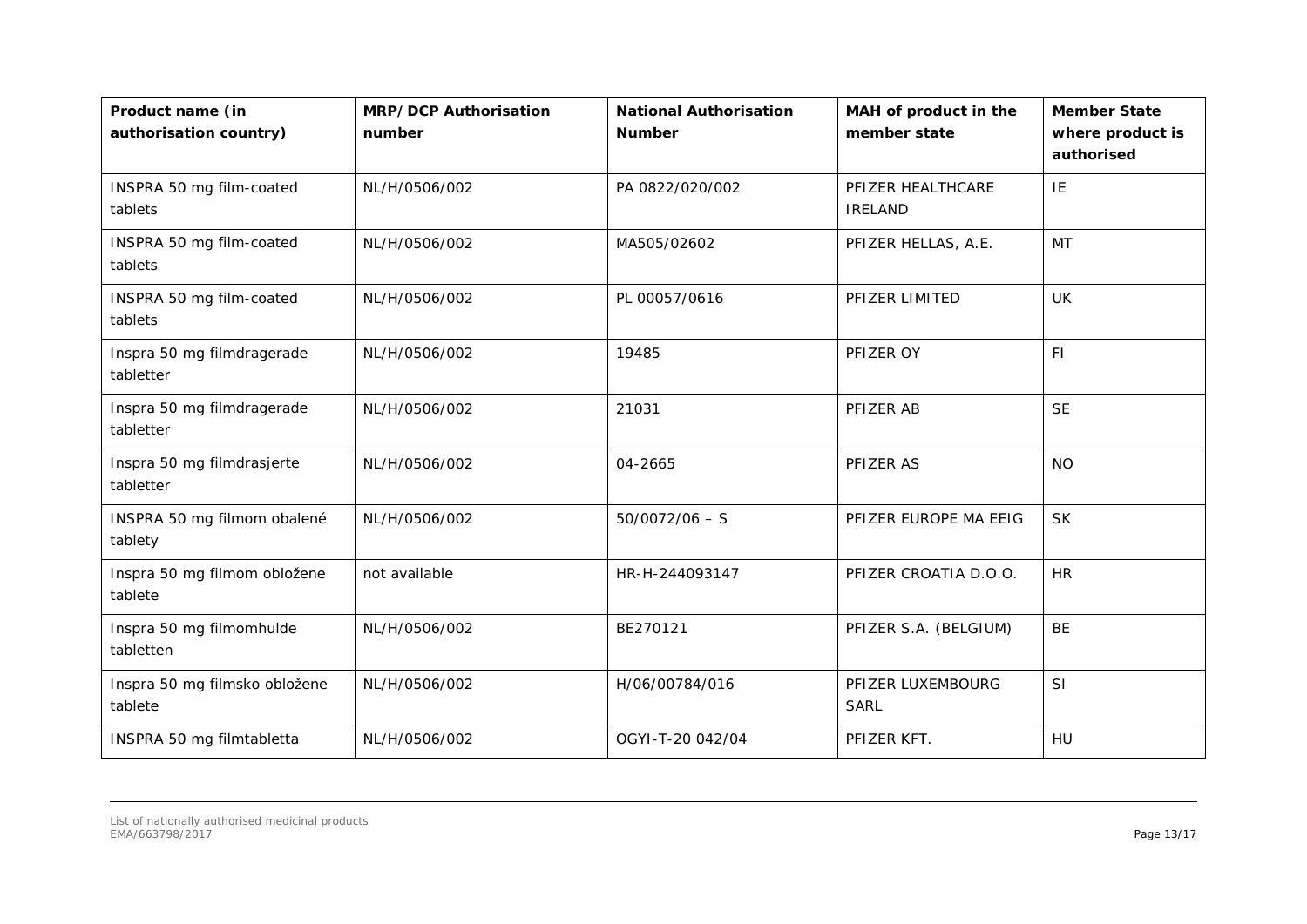| Product name (in<br>authorisation country)  | <b>MRP/DCP Authorisation</b><br>number | <b>National Authorisation</b><br><b>Number</b> | MAH of product in the<br>member state | <b>Member State</b><br>where product is<br>authorised |
|---------------------------------------------|----------------------------------------|------------------------------------------------|---------------------------------------|-------------------------------------------------------|
| INSPRA 50 mg filmtabletta                   | NL/H/0506/002                          | OGYI-T-20 042/02                               | PFIZER KFT.                           | <b>HU</b>                                             |
| Inspra 50 mg Filmtabletten                  | NL/H/0506/002                          | BE270121                                       | PFIZER S.A. (BELGIUM)                 | <b>BE</b>                                             |
| Inspra 50 mg Filmtabletten                  | NL/H/0506/002                          | 2009060411                                     | PFIZER S.A. (BELGIUM)                 | LU                                                    |
| INSPRA 50 mg filmuhúðaðar<br>töflur         | NL/H/0506/002                          | IS/1/04/036/02                                 | PFIZER APS                            | IS                                                    |
| INSPRA 50 mg kalvopäällysteiset<br>tabletit | NL/H/0506/002                          | 19485                                          | PFIZER OY                             | F1                                                    |
| INSPRA 50 mg plėvele dengtos<br>tabletės    | NL/H/0506/002                          | LT/1/06/0533/015                               | PFIZER EUROPE MA EEIG                 | LT.                                                   |
| INSPRA 50 mg plėvele dengtos<br>tabletės    | NL/H/0506/002                          | LT/1/06/0533/021                               | PFIZER EUROPE MA EEIG                 | LT.                                                   |
| INSPRA 50 mg plėvele dengtos<br>tabletės    | NL/H/0506/002                          | LT/1/06/0533/023                               | PFIZER EUROPE MA EEIG                 | LT.                                                   |
| INSPRA 50 mg plėvele dengtos<br>tabletės    | NL/H/0506/002                          | LT/1/06/0533/014                               | PFIZER EUROPE MA EEIG                 | LT.                                                   |
| INSPRA 50 mg plėvele dengtos<br>tabletės    | NL/H/0506/002                          | LT/1/06/0533/026                               | PFIZER EUROPE MA EEIG                 | <b>LT</b>                                             |
| INSPRA 50 mg plėvele dengtos<br>tabletės    | NL/H/0506/002                          | LT/1/06/0533/017                               | PFIZER EUROPE MA EEIG                 | LT.                                                   |
| INSPRA 50 mg plėvele dengtos<br>tabletės    | NL/H/0506/002                          | LT/1/06/0533/019                               | PFIZER EUROPE MA EEIG                 | LT.                                                   |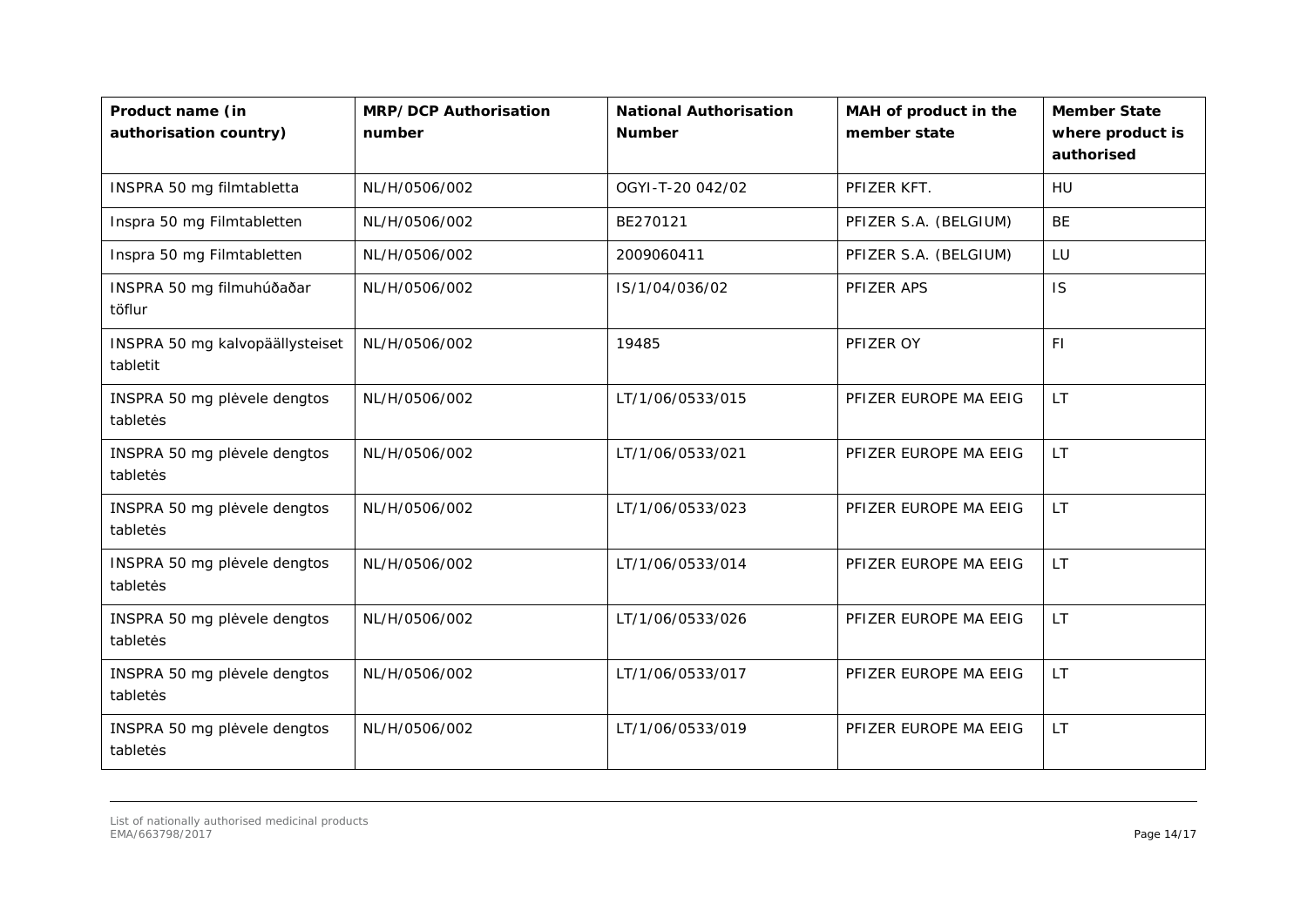| Product name (in<br>authorisation country)          | <b>MRP/DCP Authorisation</b><br>number | <b>National Authorisation</b><br><b>Number</b> | MAH of product in the<br>member state | <b>Member State</b><br>where product is<br>authorised |
|-----------------------------------------------------|----------------------------------------|------------------------------------------------|---------------------------------------|-------------------------------------------------------|
| INSPRA 50 mg plėvele dengtos<br>tabletės            | NL/H/0506/002                          | LT/1/06/0533/020                               | PFIZER EUROPE MA EEIG                 | LT.                                                   |
| INSPRA 50 mg plėvele dengtos<br>tabletės            | NL/H/0506/002                          | LT/1/06/0533/030                               | PFIZER EUROPE MA EEIG                 | LT.                                                   |
| INSPRA 50 mg plėvele dengtos<br>tabletės            | NL/H/0506/002                          | LT/1/06/0533/018                               | PFIZER EUROPE MA EEIG                 | LT.                                                   |
| INSPRA 50 mg plėvele dengtos<br>tabletės            | NL/H/0506/002                          | LT/1/06/0533/022                               | PFIZER EUROPE MA EEIG                 | LT.                                                   |
| INSPRA 50 mg plėvele dengtos<br>tabletės            | NL/H/0506/002                          | LT/1/06/0533/025                               | PFIZER EUROPE MA EEIG                 | LT.                                                   |
| INSPRA 50 mg plėvele dengtos<br>tabletės            | NL/H/0506/002                          | LT/1/06/0533/024                               | PFIZER EUROPE MA EEIG                 | <b>LT</b>                                             |
| INSPRA 50 mg plėvele dengtos<br>tabletės            | NL/H/0506/002                          | LT/1/06/0533/016                               | PFIZER EUROPE MA EEIG                 | LT.                                                   |
| INSPRA 50 mg plėvele dengtos<br>tabletės            | NL/H/0506/002                          | LT/1/06/0533/028                               | PFIZER EUROPE MA EEIG                 | LT.                                                   |
| INSPRA 50 mg potahované<br>tablety                  | NL/H/0506/002                          | 34/012/06-C                                    | PFIZER, SPOL. S R.O.                  | CZ                                                    |
| INSPRA 50 mg επικαλυμμένα με<br>λεπτό υμένιο δισκία | NL/H/0506/002                          | 20104                                          | PFIZER HELLAS, A.E.                   | <b>CY</b>                                             |
| INSPRA 50 mg επικαλυμμένα με<br>λεπτό υμένιο δισκία | NL/H/0506/002                          | 3838/31-1-2013                                 | PFIZER HELLAS, A.E.                   | GR                                                    |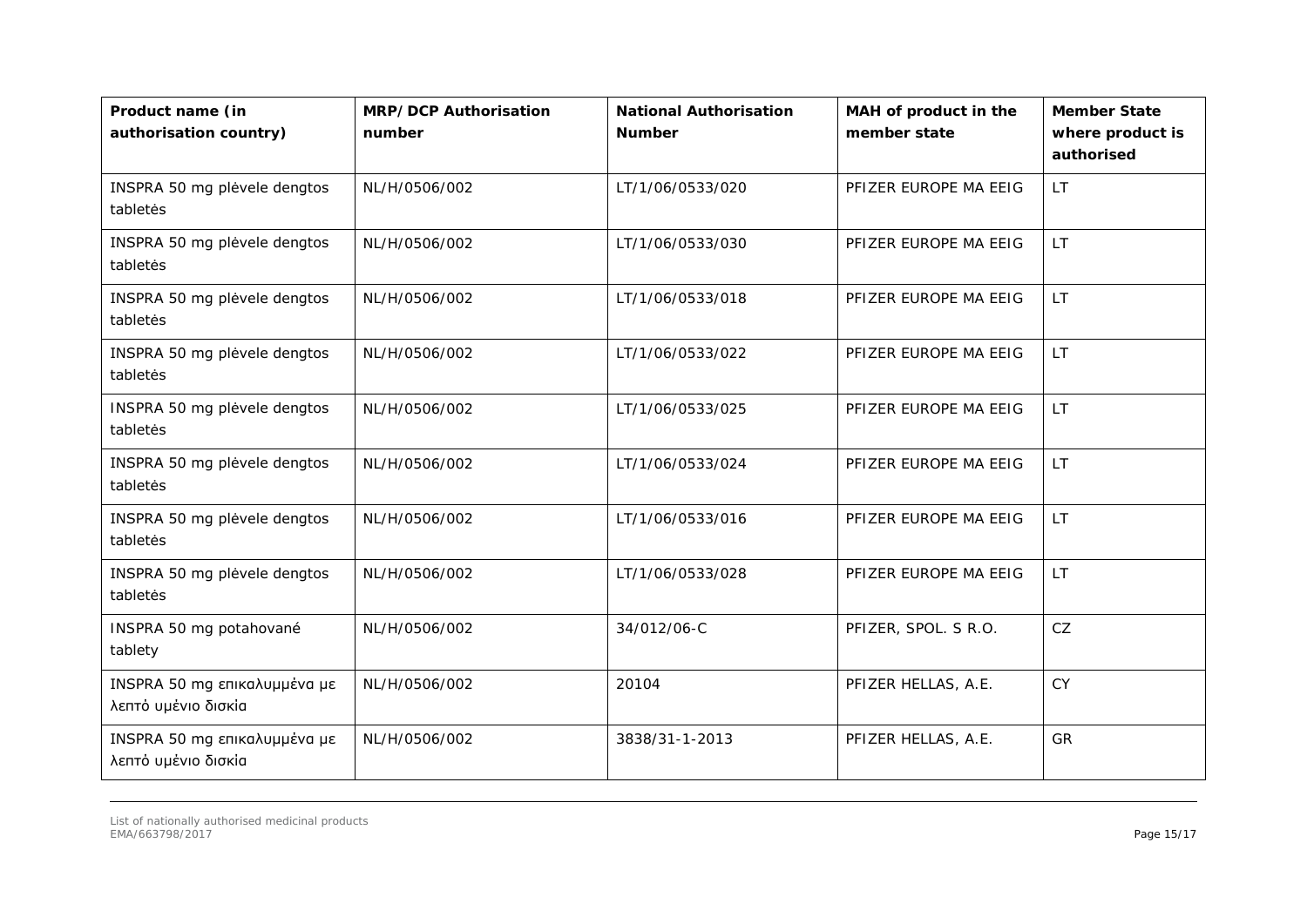| Product name (in<br>authorisation country)         | <b>MRP/DCP Authorisation</b><br>number | <b>National Authorisation</b><br><b>Number</b> | MAH of product in the<br>member state | <b>Member State</b><br>where product is<br>authorised |
|----------------------------------------------------|----------------------------------------|------------------------------------------------|---------------------------------------|-------------------------------------------------------|
| INSPRA 50 mg, comprimé<br>pelliculé                | NL/H/0506/002                          | 34009 566 162 8 2                              | PFIZER HOLDING FRANCE                 | <b>FR</b>                                             |
| INSPRA 50 mg, comprimé<br>pelliculé                | NL/H/0506/002                          | 34009 366 573 4 2                              | PFIZER HOLDING FRANCE                 | <b>FR</b>                                             |
| INSPRA 50 mg, comprimé<br>pelliculé                | NL/H/0506/002                          | 34009 366 574 0 3                              | PFIZER HOLDING FRANCE                 | <b>FR</b>                                             |
| INSPRA 50 mg, comprimé<br>pelliculé                | NL/H/0506/002                          | 34009 566 161 1 4                              | PFIZER HOLDING FRANCE                 | <b>FR</b>                                             |
| INSPRA 50 mg, comprimé<br>pelliculé                | NL/H/0506/002                          | 34009 366 571 1 3                              | PFIZER HOLDING FRANCE                 | <b>FR</b>                                             |
| INSPRA 50 mg, comprimé<br>pelliculé                | NL/H/0506/002                          | 34009 566 160 53                               | PFIZER HOLDING FRANCE                 | <b>FR</b>                                             |
| INSPRA 50 mg, comprimé<br>pelliculé                | NL/H/0506/002                          | 34009 366 572 8 1                              | PFIZER HOLDING FRANCE                 | <b>FR</b>                                             |
| INSPRA 50 mg, comprimé<br>pelliculé                | NL/H/0506/002                          | 34009 390 994 60                               | PFIZER HOLDING FRANCE                 | <b>FR</b>                                             |
| INSPRA 50, filmomhulde<br>tabletten 50 mg          | NL/H/0506/002                          | RVG 29964                                      | PFIZER B.V.                           | <b>NL</b>                                             |
| Inspra, 25 mg õhukese<br>polümeerikattega tabletid | NL/H/0506/001                          | 506406                                         | PFIZER EUROPE MA EEIG                 | <b>EE</b>                                             |
| Inspra, 50 mg õhukese<br>polümeerikattega tabletid | NL/H/0506/002                          | 506306                                         | PFIZER EUROPE MA EEIG                 | <b>EE</b>                                             |